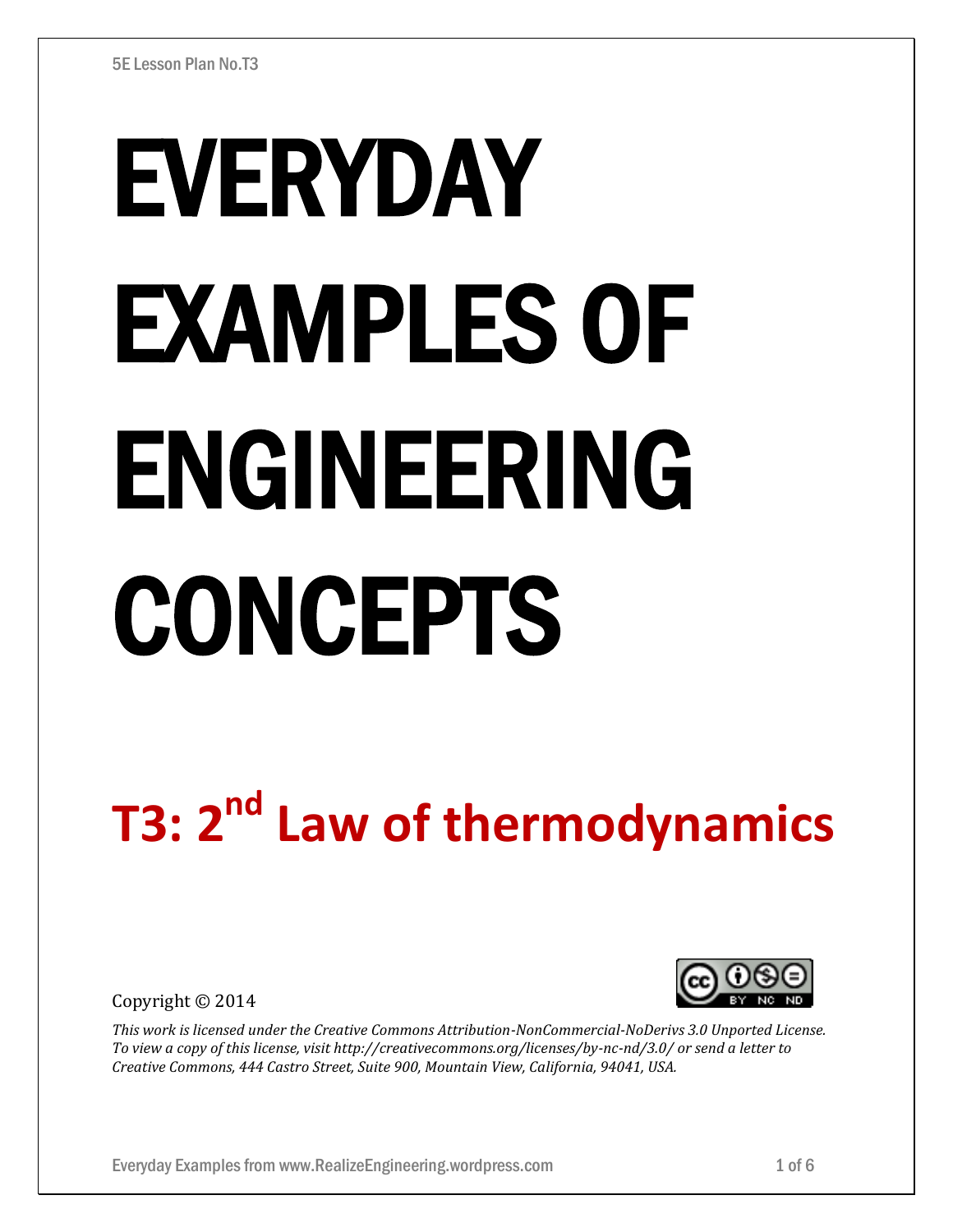*This is an extract from 'Real Life Examples in Thermodynamics: Lesson plans and solutions' edited by Eann A. Patterson, first published in 2010 (ISBN:* 978-0-9842142-1-1*) and contains suggested exemplars within lesson plans for Sophomore Thermodynamics Courses. They were prepared as part of the NSF-supported project (#0431756) entitled: "Enhancing Diversity in the Undergraduate Mechanical Engineering Population through Curriculum Change".* 

# **INTRODUCTION**

### (from *'Real Life Examples in Thermodynamics: Lesson plans and solutions'*)

These notes are designed to enhance the teaching of a sophomore level course in thermodynamics, increase the accessibility of the principles, and raise the appeal of the subject to students from diverse backgrounds. The notes have been prepared as skeletal lesson plans using the principle of the 5Es: Engage, Explore, Explain, Elaborate and Evaluate. The 5E outline is not original and was developed by the Biological Sciences Curriculum Study<sup>1</sup> in the 1980s from work by Atkin & Karplus<sup>2</sup> in 1962. Today this approach is considered to form part of the constructivist learning theory<sup>3</sup>.

These notes are intended to be used by instructors and are written in a style that addresses the instructor, however this is not intended to exclude students who should find the notes and examples interesting, stimulating and hopefully illuminating, particularly when their instructor is not utilizing them. In the interest of brevity and clarity of presentation, standard derivations, common tables/charts, and definitions are not included since these are readily available in textbooks which these notes are not intended to replace but rather to supplement and enhance. Similarly, it is anticipated that these lesson plans can be used to generate lectures/lessons that supplement those covering the fundamentals of each topic.

This is the third in a series of such notes. The others are entitled 'Real Life Examples in Mechanics of Solids' (ISBN: 978-0-615-20394-2), 'Real Life Examples in Dynamics'(ISBN: 978-0-9842142-0-4).

#### **Acknowledgements**

Many of these examples have arisen through lively discussion in the consortium supported by the NSF grant (#0431756) on "Enhancing Diversity in the Undergraduate Mechanical Engineering Population through Curriculum Change" and the input of these colleagues is cheerfully acknowledged as is the support of National Science Foundation. The comments on an early draft made by Robert D. Handscombe of Handscombe Associates are gratefully acknowledged.

#### Eann A. Patterson

 $\overline{a}$ 

*A.A. Griffith Chair of Structural Materials and Mechanics School of Engineering, University of Liverpool, Liverpool, UK & Royal Society Wolfson Research Merit Award Recipient+*

<sup>1</sup> Engleman, Laura (ed.), *The BSCS Story: A History of the Biological Sciences Curriculum Study*. Colorado Springs: BSCS, 2001.

<sup>2</sup> Atkin, J. M. and Karplus, R. (1962). Discovery or invention? *Science Teacher* 29(5): 45.

<sup>3</sup> e.g. Trowbridge, L.W., and Bybee, R.W., *Becoming a secondary school science teacher*. Merrill Pub. Co. Inc., 1990.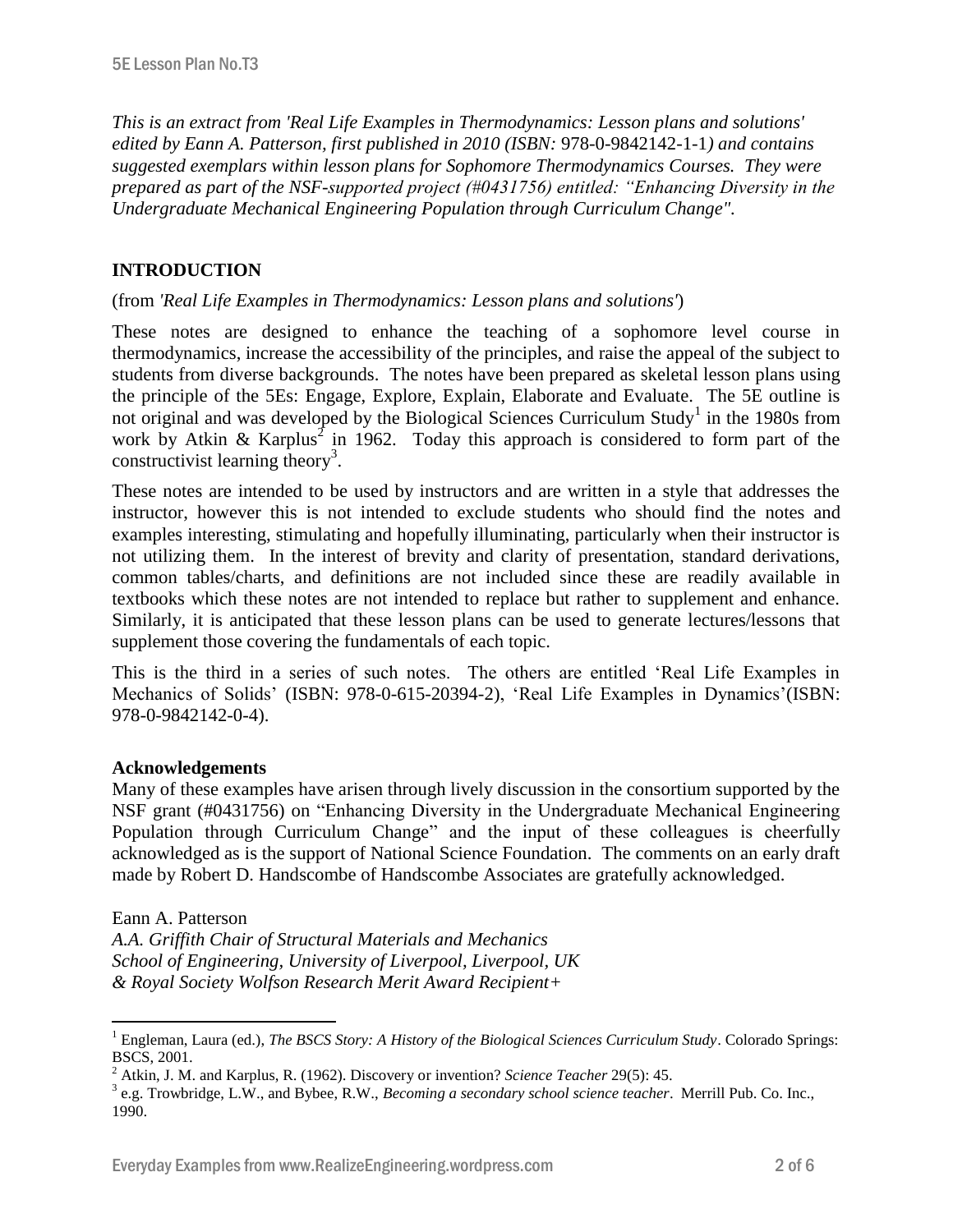# **SECOND LAW CONCEPTS**

#### 3. Topic**: Second law of thermodynamics**

### **Engage:**

Take the largest fan you can find into class, preferably a pedestal fan or an air circulator. Try to borrow a large floor-mounted industrial air circulator in order to make a bigger impression on the class (e.g. [www.airmasterfan.com\)](http://www.airmasterfan.com/). If this doesn't work out, then borrow all of the desk fans from the staff in the departmental office – this should make an impact.

Run the fan(s) for a minute or so while students prepare for the class. Then switch it off and ask the students to stand-up and energetically exercise on the spot in an attempt to make the fan blades go around.



## **Explore:**

Discuss the fact that when the fan is operated, the electricity consumed by the fan becomes an energy input to the room, i.e. the room gains energy at the rate of 500W (for a 500W fan), according to the first law of thermodynamics. Due to this work input,  $W_{in}$  (energy), the temperature of the room will begin to rise and as it does so there will be heat loss to the surroundings until this loss equals the input from the fan, i.e. using the first law of thermodynamics

$$
\dot{E}_{in} - \dot{E}_{out} = \dot{Q} + \dot{W} = 0
$$

then

 $\overline{a}$ 

thus if the coefficient of convective heat transfer<sup>6</sup>,  $h_c=12 \text{ W/(m}^2 \text{K})$  and heat loss is through one wall to the outdoors  $(A = 2.5 \times 9 = 22.5 \text{ m}^2)$ , we have

$$
\Delta T = \frac{\dot{W}_{in}}{h_c A} = \frac{500}{12 \times 22.5} = 1.85 \text{ °C}
$$

 $\dot{W}_{in} = \dot{Q}_{out} = h_c A (T_{room} - T_{environment})$ 

i.e. the fan will cause the temperature of the room to rise by  $1.85^{\circ}$ C. Here we have assumed that the room is surrounded on three sides and above and below by rooms at approximately the same temperature so that there is negligible heat transfer across these boundaries.

Low impact aerobic exercise for a 91 kg (200lb) person burns about 455 Calories/hr<sup>4</sup> or 529W (= 4554187/3600). So for *x* people in the class we just generated heat equal to about *x* times the power consumption of the fan, but it did not turn – why? Ask the students in pairs to discuss this conundrum.

<sup>4</sup> Ainsworth, B.E., Haskell, W.L.; Whitt, M.C.; Irwin, M.L.; Swartz, A.M.; Strath, S.J.; O'Brien, W. L.; Bassett, D.R. Jr.; Schmitz, K.H.; Emplaincourt, P.O.; Jacobs, D.R. Jr.; Leon, A. S., Compendium of Physical Activities: an update of activity codes and MET intensities, *Medicine & Science in Sports & Exercise*, 32(9):S498-S516, 2000.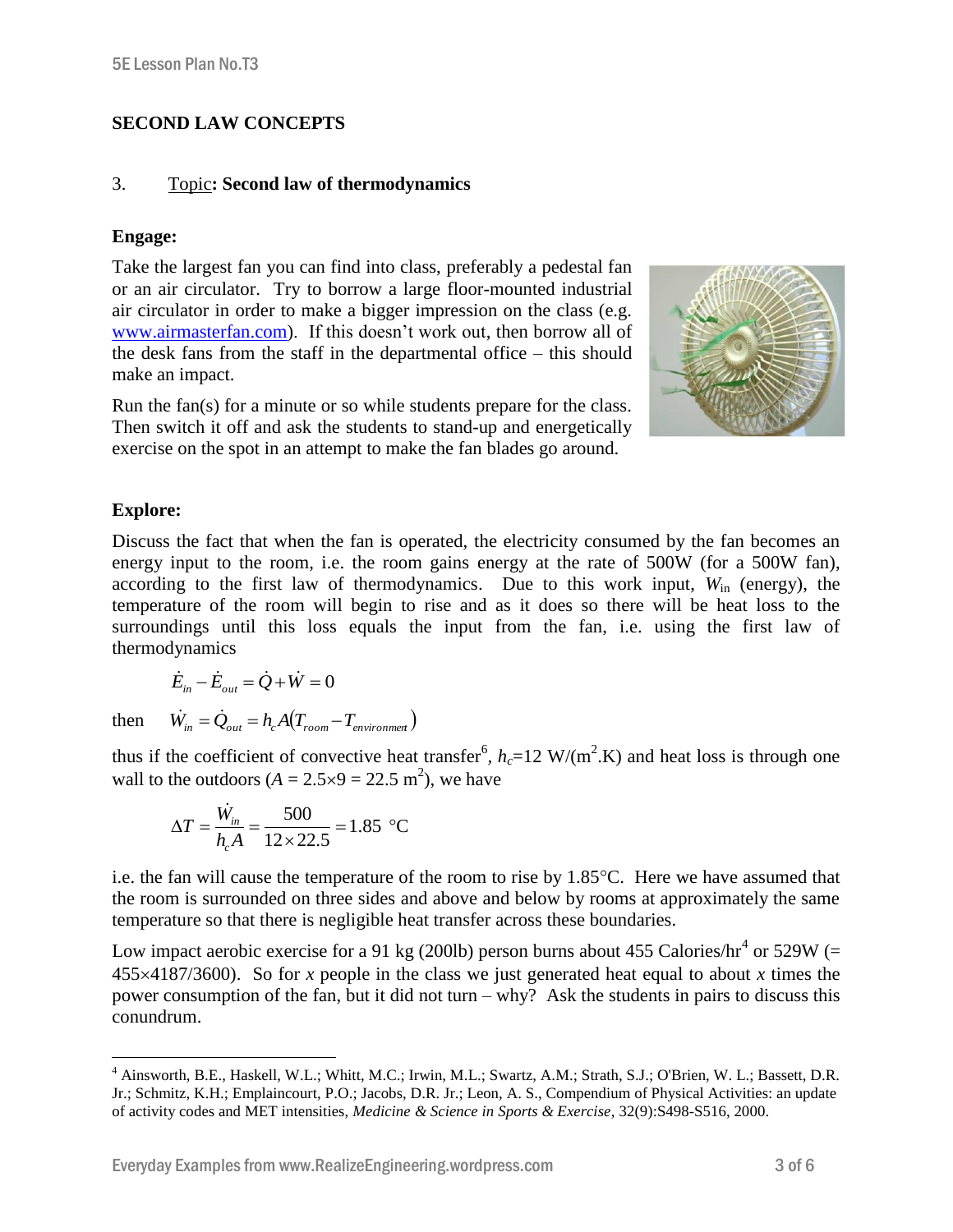#### **Explain:**

The experiment with the fan demonstrates what we know intuitively, i.e., that work can be converted completely and directly to heat quite easily but that it is rather more difficult to convert heat to work. A 'heat engine' is needed to convert heat into work; there are many different types of heat engine which share the following characteristics:

- i. a high temperature heat source;
- ii. only part of the supplied heat is converted to work;
- iii. waste heat is rejected to a low-temperature sink; and
- iv. they operate on a cycle.

Heat engines are special devices designed to cope with the implications of the second law of thermodynamics which states that processes occur in a certain, specific direction.

The inability of the heat generated by our aerobic exercise to do work on the fan is an illustration of the Kelvin-Planck statement of the Second Law of Thermodynamics: '*It is impossible for any system that operates on a thermodynamic cycle to receive heat from a single reservoir and produce a net amount of work*'.

#### **Re-engage:**

Take a cup of black tea or coffee into class. Now add milk to it and stir. Blow on it to cool it before taking a sip.

#### **Explore (part II):**

Ask the students to identify the two irreversible processes that they have just watched you perform, i.e. mixing the tea and milk together then cooling the tea by blowing on it.

#### **Explain (part II):**

Explain that the second law of thermodynamics states that processes occur in a certain, specific direction, and so there are irreversibilities in all real processes, e.g. mixing of two fluids and heat transfer across a finite temperature difference.

This second irreversibility is associated with the Clausius statement of the second law of thermodynamics: '*It is impossible for any system to operate in thermodynamic cycle and produce no effect other than the transfer by heat from a cooler to a hotter body*.'

Ask the students to identify other forms or sources of irreversibility with which they are familiar, e.g. friction, unrestrained expansion, inelastic deformation, chemical reactions.

#### **Elaborate:**

We know that heat does not on its own transfer from a cold body to a hot one; and yet a refrigerator arranges for exactly this to happen – heat is removed from the cold food

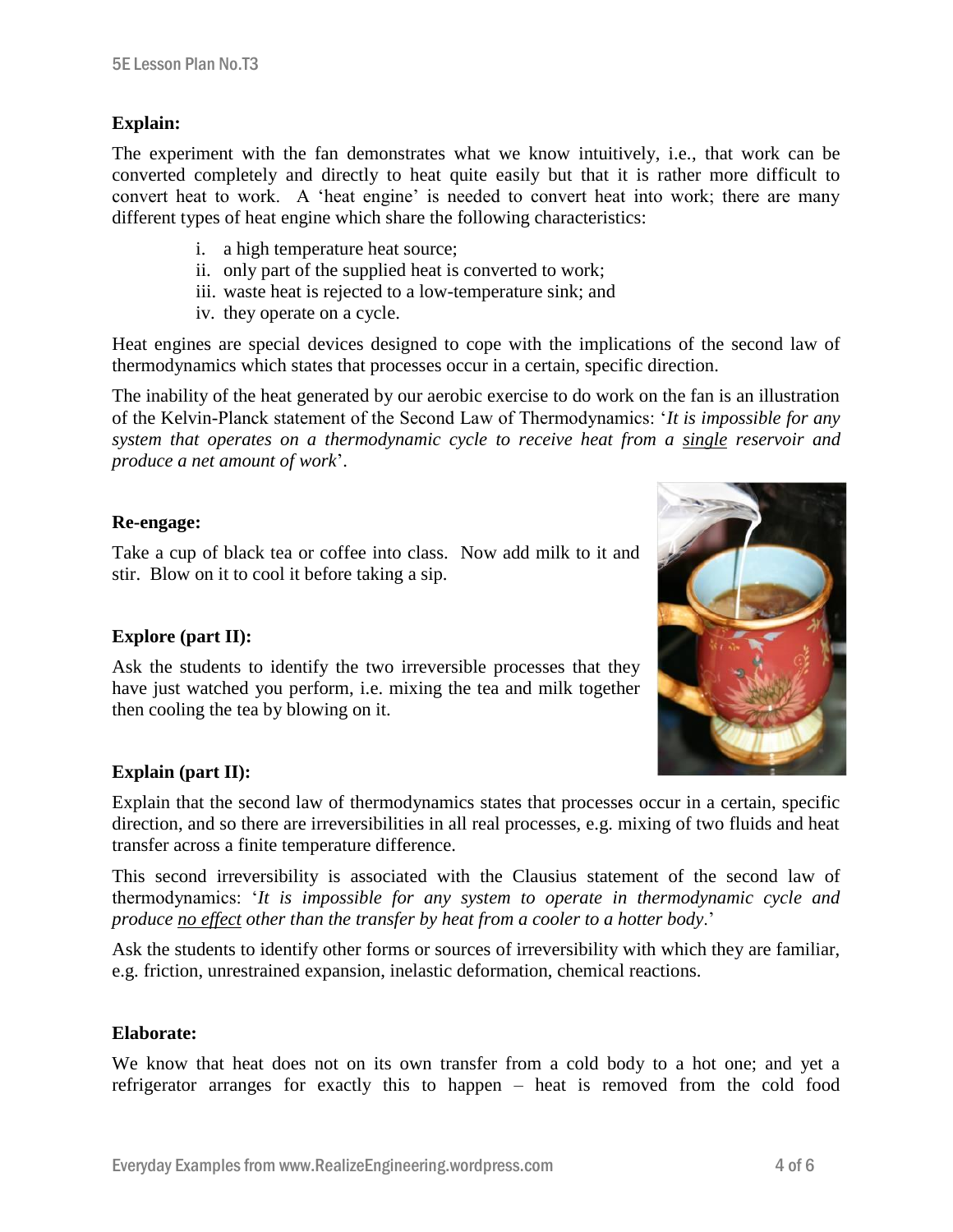compartment to the warmer surroundings. However, this does not violate the  $2<sup>nd</sup>$  law of thermodynamics because the refrigerator does work and so consumes external energy.

For example: if 4kW of heat needs to be removed from the cold compartment of a refrigerator to maintain it at  $3^{\circ}\text{C}$  (= $T_{L(ow)} = 277\text{K}$ ), and the power input is 1.5kW then conservation of energy  $(1<sup>st</sup>$  law of thermodynamics) requires

$$
\dot{W}_{in} = \dot{Q}_{dumped} - \dot{Q}_{removed}
$$

And so the heat dumped into the surroundings at  $21^{\circ}C$  ( $=T_{H(igh)} = 294K$ ) is

$$
\dot{Q}_{dumped} = \dot{Q}_{removed} + \dot{W}_{in} = 4 + 1.5 = 5.5 W
$$

The coefficient of performance is defined as

$$
COP = \frac{1}{\dot{Q}_{dumped}/\dot{Q}_{removed} - 1} = \frac{1}{5.5/4 - 1} = 2.67
$$

An 'ideal' reversible refrigerator operating between two temperatures,  $T_I$  and  $T_H$  is known as a Carnot refrigerator and has a coefficient of performance defined as

$$
COP = \frac{1}{T_H/T_L - 1} = \frac{1}{294/277 - 1} = 16.29
$$

This is the ideal coefficient of performance for a refrigerator operating between these temperatures. Real refrigerators, such as the one mentioned above, have lower values due to the 2<sup>nd</sup> law of thermodynamics.

Similarly, an ideal, reversible heat engine is known as a Carnot engine and has the highest efficiency of any heat engine operating between these two temperatures

$$
\eta_{th} = 1 - \frac{T_L}{T_H} = 1 - \frac{277}{294} = 0.058
$$

It is clear that a larger temperature difference will produce a greater efficiency.

#### **Evaluate:**

Invite students to attempt the following examples:

#### *Example 3.1*

Calculate the maximum efficiency of a heat engine for your home using a geothermal source with a constant all-year temperature of  $50^{\circ}F = (10^{\circ}C)$  about 50ft below ground?

#### Solution

Assume the maximum temperature difference is achieved in winter when the lowest temperatures are  $0^{\circ}$ F (=-18<sup>o</sup>C), so

$$
\eta_{th} = 1 - \frac{T_L}{T_H} = 1 - \frac{255}{283} = 0.099 \text{ or about } 10\%.
$$